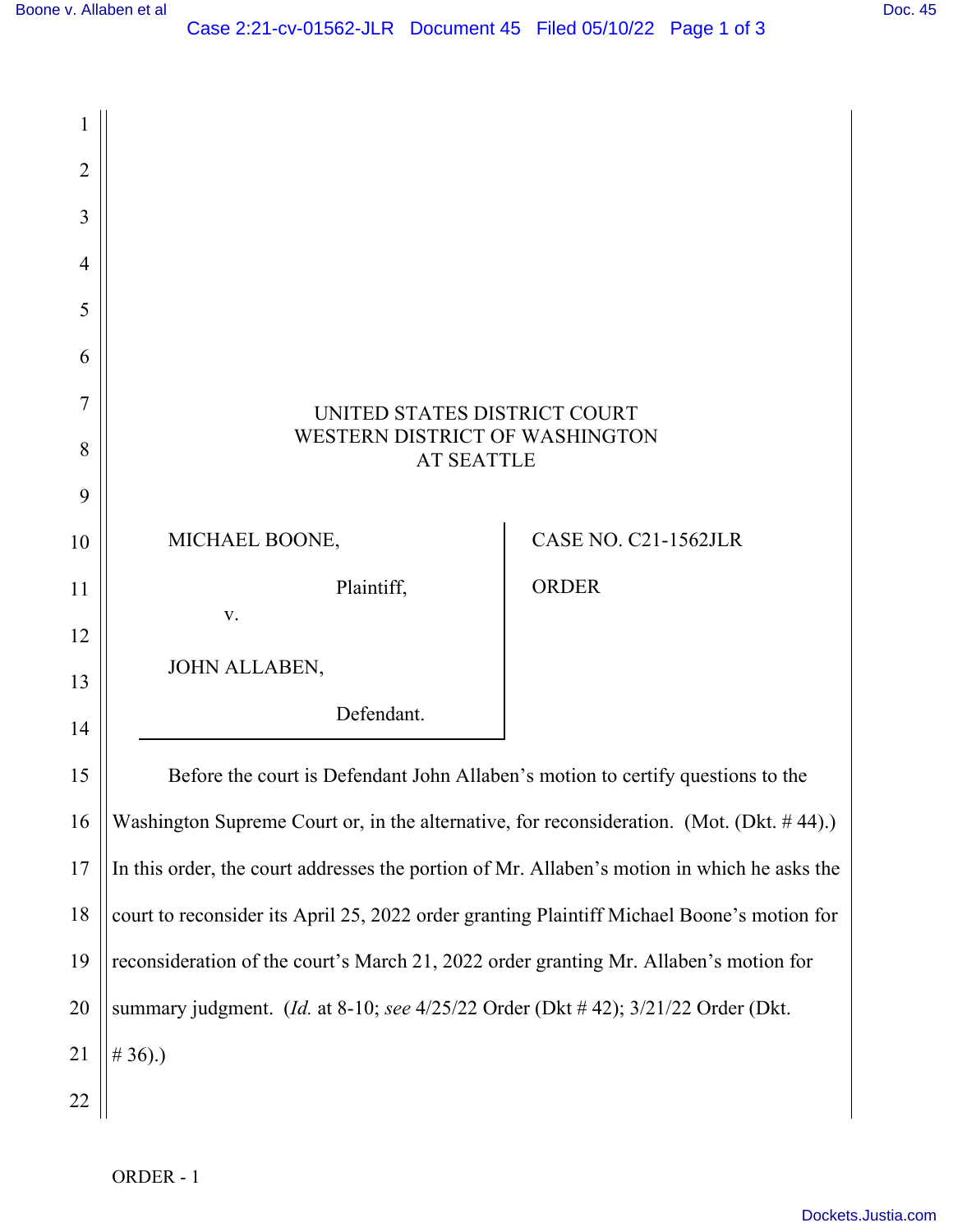1 2 3 4 5 6 7 8 9 10 11 12 13 14 15 16 17 18 19 20 "Motions for reconsideration are disfavored," and the "court will ordinarily deny such motions in the absence of a showing of manifest error in the prior ruling or a showing of new facts or legal authority which could not have been brought to its attention earlier with reasonable diligence." Local Rules W.D. Wash. LCR 7(h)(1). The court DENIES Mr. Allaben's motion for reconsideration because he has met neither standard. To the extent Mr. Allaben seeks clarification, the court directs him to page 6 of the April 25, 2022 order, in which the court stated its understanding that Mr. Boone bases his negligence claim on Mr. Allaben's alleged breach of the duty of reasonable care that "every individual owes . . . to refrain from causing foreseeable harm in interactions with others." (April 25, 2022 Order at 6 (quoting *Beltran-Serrano v. City of Tacoma*, 442 P.3d 608, 613-14 (Wash. 2019).) In determining whether Mr. Allaben breached that duty on July 7, 2019, the jury will consider the circumstances under which Mr. Allaben pushed Mr. Boone and decide whether a reasonably prudent person would have done the same thing in Mr. Allaben's position. *See* 16 Wash. Prac., Tort Law and Practice § 2:33 (5th ed.). Furthermore, Mr. Allaben's concern that allowing Mr. Boone's negligence claim to proceed will deprive him of a "defense of others" defense appears to be misplaced. The court has identified at least one Washington Court of Appeals decision that acknowledges a "defense of others" defense to negligence. *See, e.g.*, *Jones v. Hapa United LLC*, 181 Wash. App. 1028, at \*2 (June 10, 2014) (unpublished) (citing RCW 9A.16.020(3); and stating that "[d]efense of others would, therefore, negate negligence").

21 22 Mr. Allaben also moves for an order certifying questions to the Washington Supreme Court. (*See* Mot. at 4-8.) Mr. Boone shall file his response to Mr. Allaben's